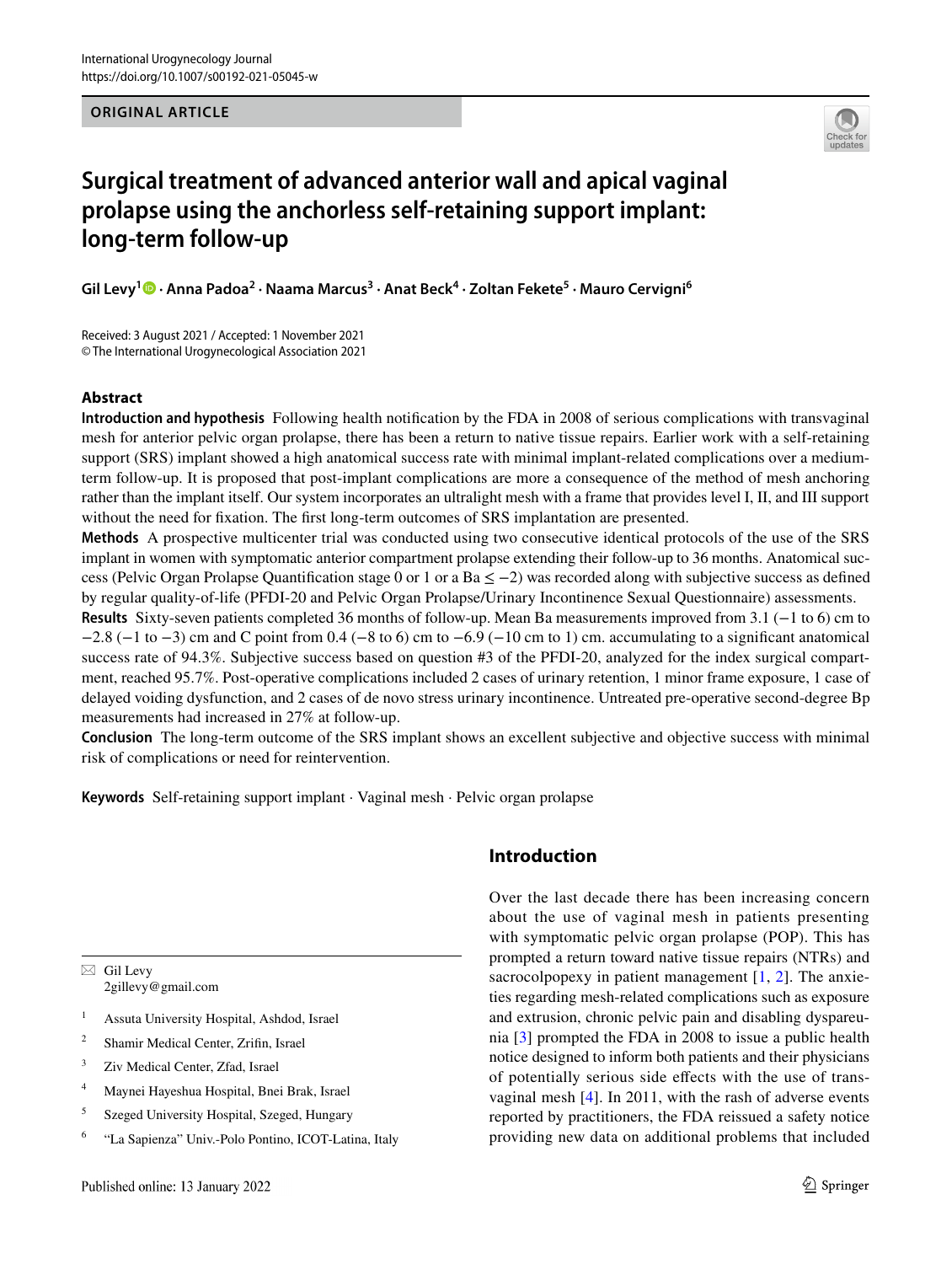mesh contraction and the effects of secondary inflammatory responses such as vaginal shortening and pain ([http://](http://www.fda.gov/medicaldevices/safety/alertsandnotices/ucm262435.htm) [www.fda.gov/medicaldevices/safety/alertsandnotices/ucm26](http://www.fda.gov/medicaldevices/safety/alertsandnotices/ucm262435.htm) [2435.htm](http://www.fda.gov/medicaldevices/safety/alertsandnotices/ucm262435.htm)). A consequence was the reclassifcation in early 2016 of transvaginal mesh devices from a moderate (class II) to a high (class III) risk and the need with the introduction of any new device for formal FDA premarket approval (PMA; [https://www.fda.gov/medical-devices/premarket](https://www.fda.gov/medical-devices/premarket-submissions/premarket-approval-pma)[submissions/premarket-approval-pma\)](https://www.fda.gov/medical-devices/premarket-submissions/premarket-approval-pma). As manufacturers were unable in these PMAs to demonstrate that the benefts of their mesh products outweighed the risk in comparison with NTR, the FDA ordered the withdrawal of these mesh products from the market in the United States in April 2019.

Recent studies have reported transvaginal mesh-related adverse events particularly associated with anchoring of the implant to pelvic myofascial structures. In this circumstance, it is believed that it is the anchoring of the mesh rather than the mesh itself and the specifc fxation technique that are implicated in the pathogenesis of post-operative complications [[5\]](#page-7-4). Consequently, a new implant, the self-retaining support (SRS) implant (Lyra Medical, Binyamina, Israel) was developed. The SRS implant was designed specifcally to retain the benefts of mesh whilst avoiding these problems attributed to soft-tissue anchoring. The SRS implant consists of a fat but stretched ultra-light polypropylene mesh, mimicking the anatomical shape and size of the pubo-cervical fascia, which has been primarily damaged in POP patients [\[6](#page-8-0)]. The mesh is kept fattened by a solid frame that extends to the ischial spines and which provides level I, level II, and level III support [\[7](#page-8-1)]. Preliminary data obtained by our group in a cadaveric model have shown accurate deployment of the frame medial and proximal to the ischial spines, with the lateral arms following along the line of the arcus tendineus fascia pelvis (ATFP) [\[8](#page-8-2)]. Early clinical experience with this anchorless device in 20 women with anterior vaginal wall prolapse (with and without apical prolapse) showed implant safety with normalization of the post-operative Pelvic Organ Prolapse Quantifcation (POP-Q) measurements [[9](#page-8-3)]. Over a medium-term follow-up of 27.7 months in 70 patients implanted with the SRS device there was an anatomical success rate of 94.3% (Ba  $\leq -2$  cm) without any cases of mesh erosion or chronic pain [[10\]](#page-8-4). In every case the Ba point was above the hymen. We present the longer-term outcomes of surgery with the SRS implant where there has been an emphasis on the rate of anatomical success along with a record of patient-reported post-operative symptoms.

# **Materials and methods**

This prospective, multicenter international trial assessed the safety and efficacy outcomes of SRS (Lyra Medical, Binyamina, Israel) implantation. The study was approved by the Health Ministries of Israel and Hungary and by each institutional Ethics Committee of the four participating medical centers. The initial research protocol studied 20 patients with a 12-month follow-up, which was then extended to a follow-up of 36 months [\(ClinicalTrials.gov](http://clinicaltrials.gov) NCT02209337). Following these initial results, a second protocol was commenced recruiting an additional 50 patients (NCT03195361). The study protocols of these two trials were identical, permitting the use of combined data for the purposes of this current report. The protocol includes those patients with anterior compartment prolapse ( $\geq$  stage 2), although the vast majority of patients (90%) presented with stages 3 or 4 anterior vaginal wall prolapse (with or without apical prolapse). All patients received a detailed explanation of the risks involved with transvaginal implants and each participant in the analysis signed an informed consent, which had been translated into their local language. Exclusion criteria included asymptomatic prolapse, patients with previous vaginal mesh surgery, patients planning pregnancy and any condition that in the judgment of the investigators would interfere with the subject's ability to provide informed consent and comply with study instructions, place the subject at increased risk, or that might confound interpretation of the study results. Patients undergoing SRS implantation and a concomitant procedure were included for analysis. Occult stress urinary incontinence (SUI) was evaluated with coughing during vaginal examination with manual reduction of the prolapse.

Data pertaining to the prior medical history, along with the pre- and post-operative POP-Q measurements and reported quality-of-life (QoL) scores (the PFDI-20 and Pelvic Organ Prolapse/Urinary Incontinence Sexual Questionnaire [PISQ-12]) were collated using validated versions [[11](#page-8-5)]. The PFDI-20 QoL questionnaire includes three domains; a Pelvic Organ Prolapse Distress Inventory 6 (POPDI-6), a Urinary Distress Inventory (UDI-6), and a Colorectal–Anal Distress Inventory 8 (CRADI-8). Within the questionnaire each answer can have five grades resulting in a point score between 0 and 4. The mean value of the total number of the items within each domain that is answered is then multiplied by 25 in order to obtain the domain score (range 0 to 100). The total PFDI-20 is recorded out of a maximum of 300 by adding the three domain scores. [[12](#page-8-6)].

Intra-operative information, including operative time, estimated blood loss, complications, etc., and post-operative adverse events were all recorded. Post-operative follow-up was conducted in the clinic at 2 weeks and then subsequently at 2, 6, 12, 24, and 36 months. Each patient was examined at least once by a senior gynecologist other than the surgeon. During each visit patients underwent a vaginal examination and in addition answered the structured pelvic foor symptom questionnaires (PFDI-20 and PISQ-12), which were administered from the 6-month follow-up visits thereafter.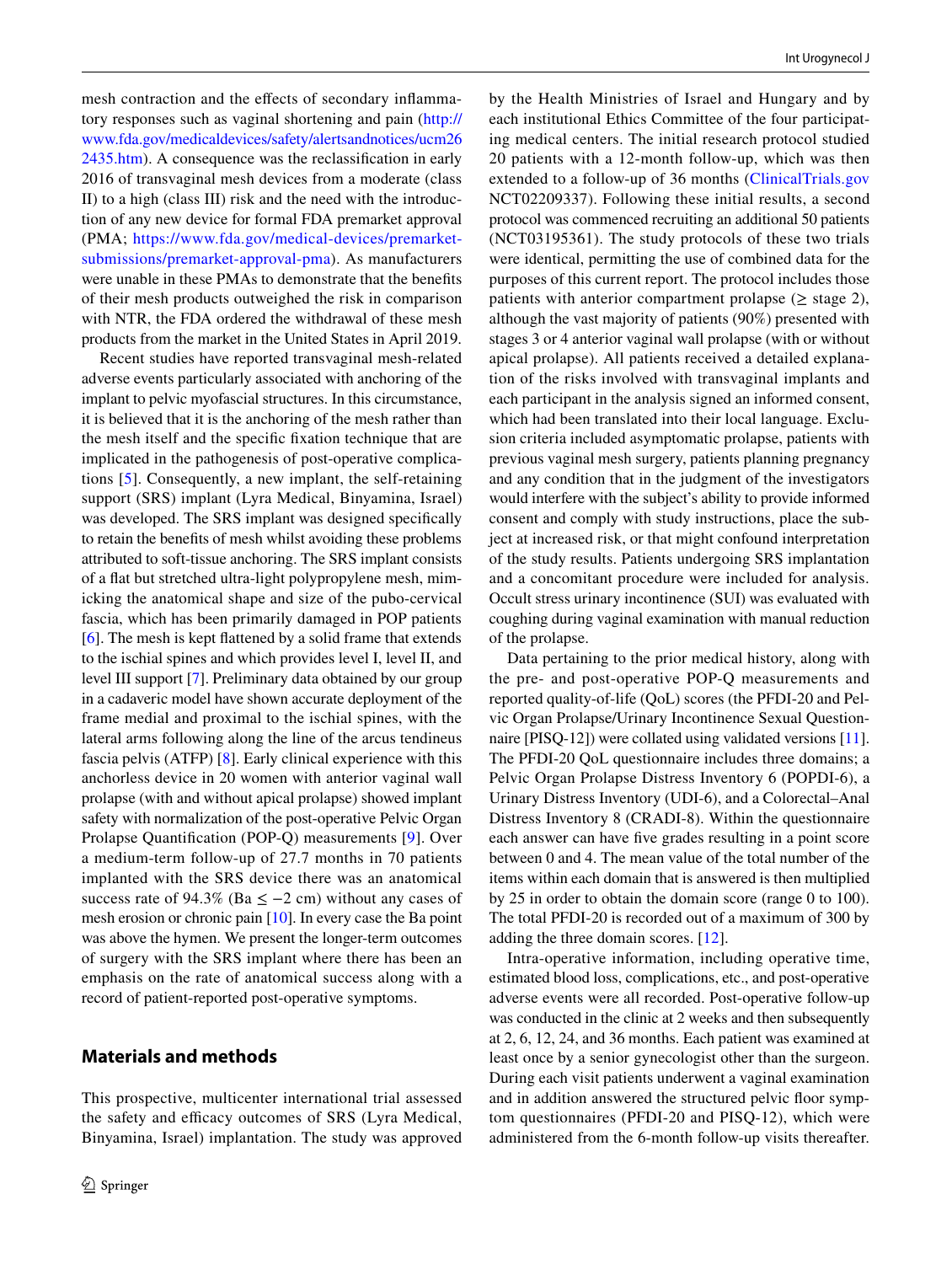Subjective outcome assessment was conducted by participant self-completed questionnaires, thus avoiding interviewer bias. All POP-Q measurements were measured by a qualifed urogynecologist with the patient positioned in the semi-Fowler position and with measurements taken during a Valsalva maneuver. The anterior and apical compartments' measurements were used for success evaluation and the posterior compartment's measurements for rectocele evaluation. The need for repeat operations and any type of intervention for the relief of pelvic foor dysfunction (including the use of pessaries and/or pelvic foor rehabilitation) were all recorded. There were several specifc parameters of success. Patients were considered as anatomical treatment successes if at their last follow-up the measured POP-Q stage was 0 or 1 (Ba  $\leq$  −2). Subjective success was also recorded where the patient's answer to the third question of the PFDI-20 ("Do you usually have a bulge or something falling out that you can see or feel in your vaginal area?") was <2 (i.e., not present or not at all). A further measure of success was if there was no re-treatment for prolapse of the index segment up until the time of closure of the study.

#### **Surgical technique**

The procedure has been previously described [\[9\]](#page-8-3). Briefy, an initial anterior colpotomy is performed and dissection is continued laterally as far as the ischial spine on both sides. The SRS implant is composed of an ultra-light, titanized polypropylene surgical mesh  $(16 \text{ g/m}^2)$  that is stretched and retained in place by a U-shaped fexible frame. The device is inserted between the bladder and the vaginal mucosa with the lateral arms following the anatomy of the ATFP. The frame of the implant is positioned symmetrically without tension, with the mesh stretched under the bladder and the connecting bridge deployed under the pubic symphysis. Depending on whether the patient was undergoing a concomitant hysterectomy, either the cervix or the apex of the vaginal vault was then sutured onto the free (proximal) edge of the mesh. Apart from this suture, no other anchoring is used. Hysterectomy could be added to the planned surgery in those cases where ultrasound revealed a uterine abnormality.

#### **Statistical analysis**

The frst protocol was "frst in human" and did not use a formal statistical calculation. In the following protocol, for safety analysis purposes, a sample size of 70 subjects used a pooled analysis method consisting of 20 subjects from the initial protocol and 50 subjects from the second protocol.

Data were analyzed using SPSS version 26.0 (Chicago, IL, USA) software. The ANOVA test was used assuming the null hypothesis that the means of all subgroups were equal. The changes in measured points (Aa, Ba, and C) were assessed by two-way ANOVA for all subjects at each visit comparing these with the fnal visit. The pre- and post-operative POP-Q measurements were compared using the Wilcoxon rank test. Missing items in the PFDI-20 were ignored using the mean from answered items only. Comparisons were made where the minimally clinically important diference (MCID) per domain was 15 points (total 45 points). *p* values <0.05 were considered signifcant.

# **Results**

There were four participating medical centers in this study (Shamir Medical Center, Zrifn, Israel; Ziv Medical Center, Zafed, Israel; Mayanei HaYeshua, Bnei Brak, Israel and Szeged University Hospital, Szeged, Hungary). In these centers, six participating urogynecologists performed all the procedures, with each operating consultant formally trained and accredited in pelvic foor reconstructive surgery. There were a total of 70 women (mean age 63 years; range 43–79 years) recruited over two discrete study periods (one commencing in September 2014 and the other running between March 2016 and December 2020). Figure [1](#page-3-0) shows a fowchart of the patient cohort, with 1 patient who declined longer-term follow-up after her 12-month visit and a further 2 cases from the second study period who were lost to follow-up. There were 10 patients who did not attend their last office visit because of the COVID-19 pandemic but who underwent a telephone interview only. Overall, there were 67 patients in the analysis who completed 36 months of follow-up. The median follow-up of the available cohort was 38.4 months (range 12.5–51.3 months).

The basic patient demographic data are shown in Table [1.](#page-3-1) The mean parity was  $4.6$  (range  $1-16$ ) with a mean BMI of 26.3 kg/m<sup>2</sup> (range 20.3–26.6). Fifteen  $(21\%)$  were diabetic, with 6 patients (8.6%) having undergone a prior hysterectomy and 6 (8.6%) a previous POP repair. An SRS implant procedure was performed along with a hysterectomy in 10  $(14\%)$ , a mid-urethral sling (MUS) in 14 (20%) and a posterior colporrhaphy in 15 (21%) of the patients. There was no diference in the surgical outcome of the anterior and apical repair when comparing the cases with or without hysterectomy or MUS. Telephone interviews included the routine follow-up questions along with administration of the PFDI-20 and the PISQ-12 questionnaires. Of the 67 patients 57 underwent a vaginal examination and a QoL questionnaire at 36 months of follow-up. Ten patients completed their 36-month QoL questionnaire but with variable clinical examination (4 with only a 1-year vaginal examination and 6 with an examination at 2 years).

Table [2](#page-3-2) shows the mean POP-Q measurements and POP stage before surgery and at the last post-operative visit. The mean pre-operative Aa, Ba, and C values were  $2 \text{ cm } (-1)$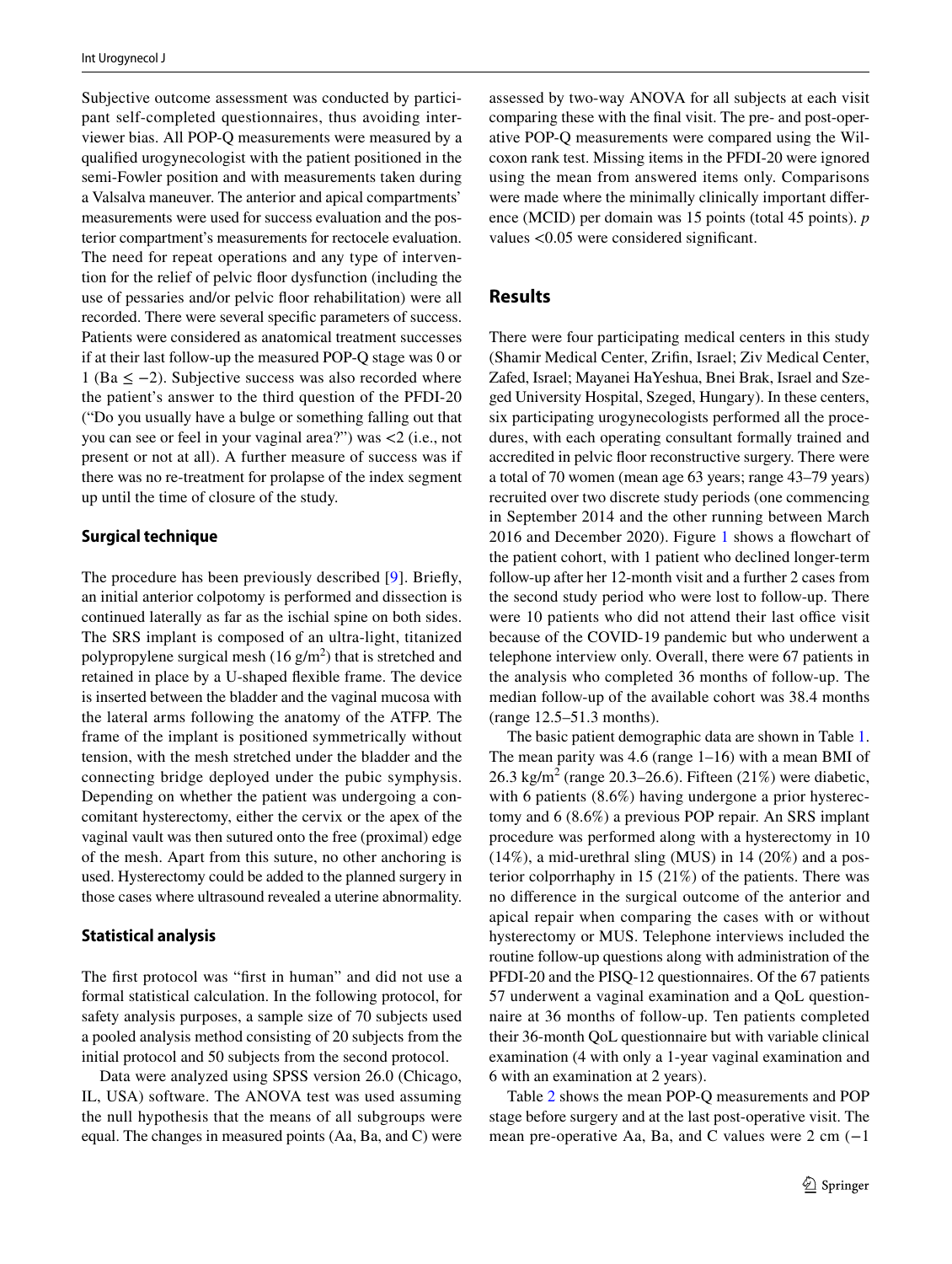

<span id="page-3-0"></span>**Fig. 1** Flow chart of the patient cohort undergoing SRS implantation and follow-up. *QoLq* quality of life questionnaire

<span id="page-3-1"></span>

|  | Table 1 Patient demographic data $(N=70)$ ; median follow-up 38.4 |  |  |  |
|--|-------------------------------------------------------------------|--|--|--|
|  | months. (range $12.5-51.3$ )                                      |  |  |  |

| Parameter                          | Average or $n$    | %   |
|------------------------------------|-------------------|-----|
| Mean age in years (range)          | $63(43-79)$       |     |
| Mean parity (range)                | $4.6(1-16)$       |     |
| Mean BMI, $\text{kg/m}^2$ (range)  | $26.3(20.3-36.6)$ |     |
| Hypertension                       | 28                | 40  |
| <b>Diabetes</b>                    | 15                | 21  |
| Smoker                             | 10                | 14  |
| Previous hysterectomy              | 6                 | 8.6 |
| Previous POP surgery               | 6                 | 8.6 |
| Concomitant hysterectomy           | 10                | 14  |
| Concomitant MUS                    | 14                | 20  |
| Concomitant posterior colporrhaphy | 15                | 21  |

Average is mean

*BMI* body mass index*, POP* pelvic organ prolapse*, MUS*mid-urethral sling

to 3 cm), 3.1 cm (−1 to 6 cm), and 0.4 cm (−8 to 6 cm) respectively. Before surgery, 7 of the patients (10%) were stage 2, 51 (73%) stage 3, and 12 (17%) stage 4. In the cohort <span id="page-3-2"></span>**Table 2** Pelvic Organ Prolapse Quantifcation measurements before surgery and at last post-operative visit

| Variable                    | Baseline (pre-oper-<br>ative) | Last post-operative<br>VE.        |
|-----------------------------|-------------------------------|-----------------------------------|
| Anterior compartment        |                               |                                   |
| Mean Aa (range)             | $2.0$ (-1 to 3)               | $-2.9$ ( $-3$ to $-1$ )*          |
| Mean Ba (range)             | $3.1 (-1 to 6)$               | $-2.8$ ( $-3$ to $-1$ )*          |
| Apical compartment          |                               |                                   |
| Mean C (range)              | $0.4$ (-8 to 6)               | $-6.9$ ( $-10$ to 1) <sup>*</sup> |
| Stage $0 \ (\%)$            | 0                             | 60(85.7)                          |
| Stage $1\ (\%)$             | 0                             | 6(8.6)                            |
| Stage $2 \left( \% \right)$ | 7(10)                         | 4(5.7)                            |
| Stage $3 \left( % \right)$  | 51 (73)                       | 0(0)                              |
| Stage $4 \ (\%)$            | 12(17)                        | 0(0)                              |

Stages of prolapse considered the anterior and apical measurements *VE*vaginal examination \**p*<0.05

16 patients (23%) had anterior vaginal wall prolapse only (i.e., point C was  $<-1$  cm), whereas the remainder (77%)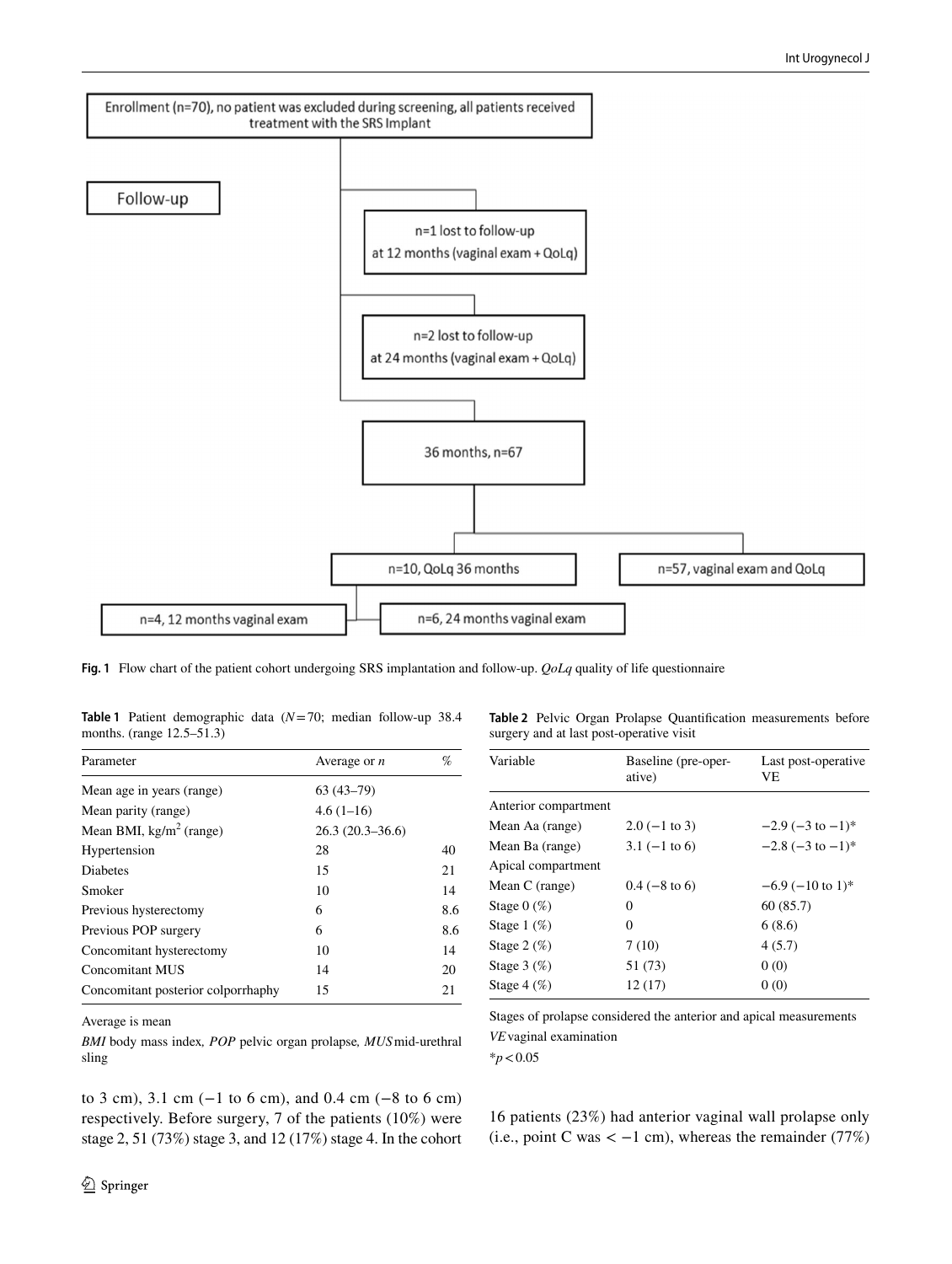presented with both anterior and apical prolapse. The mean operative time for SRS implantation was 24.7 min (range, 10–50 min) with a mean estimated blood loss of 155 ml (range 25–500 ml). There were no intra-operative complications. One patient required a transfusion (one unit of packed red cells) after surgery and 2 (2.8%) patients had transient urinary retention, both managed with temporary catheterization. One patient (1.8%) presented 8 months after SRS implantation with vaginal discharge that was secondary to frame erosion. In this case, the larger frame (75-mm lateral arm) had been used and the exposed part of the erosion was excised under local anesthesia with no further complications. It is assumed that an oversized implant accompanied by an incomplete dissection could have resulted in establishment of sufficient pressure by the implant on the vaginal mucosa to result in protrusion of the frame. One additional patient complained of voiding difficulty at the 12-month follow-up visit although residual post-voiding urinary volumes were normal and urethral X-ray examination showed no urethral obstruction. In this case, the sub-urethral bridge part of the frame was thought to be implicated and was removed. By the 2-year visit, her symptoms had not improved and she has been offered urethral dilatation for symptom improvement. A further 2 (2.8%) patients developed new-onset SUI, both undergoing an MUS procedure following a period of unsuccessful pelvic foor muscle rehabilitation therapy. Nine patients were treated for urinary tract infection (UTI) during the post-operative period, which responded well to oral antibiotics and did not require readmission. According to the Clavien–Dindo classifcation, 2 patients, who required removal of the SRS bridge, constituted the only grade IIIa complication group. One case of blood transfusion and 9 cases of UTI treated with antibiotics constitute the group II complications. There were no post-operative complications in group IV or V.

The mean post-operative Aa, Ba, and C values at the fnal visit were  $-2.9$  cm  $(-3$  to  $-1$  cm),  $-2.8$  cm  $(-3$  to  $-1$  cm) and−6.9 cm (−10 to 1 cm) respectively (Table [2\)](#page-3-2). At the final visit, 60 of the patients  $(85.7%)$  were stage 0, 6  $(8.6%)$ were stage 1, and 4 (5.7%) were stage 2 above the hymen (Ba  $\leq$ 0) with no stage 3 or stage 4 cases (Table [2;](#page-3-2) *p*  $\leq$  0.05). One patient presented with the point  $C=1$  cm who was classified as a case of cervical elongation (D=−6 cm) in accordance with the definition by Nosti et al. [[13](#page-8-7)]. This case was not considered an anatomical failure, resulting in an anatomical success rate of 94.3% (stage 0 or 1) and with a 100% anatomical success rate using a current success criterion of a measured Ba  $\leq 0$  cm. Table [3](#page-4-0) shows the impact of different clinical factors in post-operative measurable POP parameters with no effect on the clinical outcome of BMI, smoking, diabetes, or parity. There were no cases of re-operation secondary to prolapse recurrent in the treated compartment. The subjective success rate was reliant upon the answer to question number 3 of the PFDI-20 questionnaire with any positive response (a score of 2 or greater) recorded as a subjective failure. At the fnal visit there were 8 patients (11.4%)

<span id="page-4-0"></span>

| Table 3 Risk factors associated with measurable prolapse surgery outcome |
|--------------------------------------------------------------------------|
|--------------------------------------------------------------------------|

|                            | Pre-operative           |                            |                            | Post-operative            |                           |                           |  |  |
|----------------------------|-------------------------|----------------------------|----------------------------|---------------------------|---------------------------|---------------------------|--|--|
|                            | Anterior                |                            | Apical                     | Anterior                  |                           | Apical                    |  |  |
|                            | Aa                      | Ba                         | $\mathsf{C}$               | Aa                        | Ba                        | $\mathsf{C}$              |  |  |
| BMI (kg/m <sup>2</sup> )   |                         |                            |                            |                           |                           |                           |  |  |
| $<$ 25 $(n=19)$            | $1.8(-1 \text{ to } 3)$ | $2.8$ ( $-2$ to 6)         | $0.3$ ( $-3$ to 5)         | $-3(-3)$                  | $-2.9$ ( $-3$ to $-2$ )   | $-7.1$ ( $-9$ to $-1$ )   |  |  |
| $>25 (n=33)$               | 2.2(0 to 3)             | $3.5(1.6 \text{ to } 0.3)$ | $0.5(2.5 \text{ to } 0.4)$ | $-2.8(-3 \text{ to } -1)$ | $-2.7$ ( $-3$ to $-1$ )   | $-7.3$ ( $-10$ to $-1$ )  |  |  |
| $\geq$ 30 ( <i>n</i> = 15) | $1.8(-1 \text{ to } 3)$ | $2.8$ ( $-2$ to 6)         | $0.1$ (-8 to 5)            | $-3(-3)$                  | $-2.9(-3 \text{ to } -2)$ | $-5.8$ ( $-10$ to 0)      |  |  |
| $p$ value                  | 0.482                   | 0.395                      | 0.907                      | 0.065                     | 0.175                     | 0.215                     |  |  |
| Smoking                    |                         |                            |                            |                           |                           |                           |  |  |
| Smoker $(n=10)$            | $1.0 (-1 to 3)$         | $1.4 (-2 to 4)$            | $-0.9$ ( $-3$ to 3)        | $-2.7$ ( $-3$ to $-1$ )   | $-2.7$ ( $-3$ to $-1$ )   | $-7.6$ ( $-9.5$ to $-5$ ) |  |  |
| Nonsmoker<br>$(n=60)$      | $2.2 (-1 to 3)$         | $3.3 (-2 to 6)$            | $0.5$ ( $-8$ to 6)         | $-2.9$ ( $-3$ to $-1$ )   | $-2.9(-3 \text{ to } -1)$ | $-6.8$ ( $-10$ to 1)      |  |  |
| $p$ value                  | 0.051                   | 0.072                      | 0.138                      | 0.405                     | 0.813                     | 0.426                     |  |  |
| Diabetes                   |                         |                            |                            |                           |                           |                           |  |  |
| Diabetic $(n=15)$          | $2.2 (-1 to 3)$         | $3.8(0 \text{ to } 6)$     | $0.6$ ( $-8$ to 6)         | $-2.9$ ( $-3$ to $-1$ )   | $-2.9(-3 \text{ to } -1)$ | $-7.1$ ( $-10$ to 0)      |  |  |
| Nondiabetic $(n=55)$       | $2.0 (-1 to 3)$         | $3.0 (-2 to 6)$            | $0.3$ ( $-7$ to 6)         | $-2.9$ ( $-3$ to $-1$ )   | $-2.8$ ( $-3$ to $-1$ )   | $-6.9$ ( $-10$ to 1)      |  |  |
| $p$ value                  | 0.572                   | 0.127                      | 0.778                      | 0.974                     | 0.475                     | 0.575                     |  |  |
| Parity                     |                         |                            |                            |                           |                           |                           |  |  |
| $\leq 4 (n=45)$            | $2(-1 to 3)$            | $3.0 (-2 to 6)$            | $0.3$ (-8 to 6)            | $-2.9$ ( $-3$ to $-1$ )   | $-2.8(-3 \text{ to } -1)$ | $-7.3$ ( $-10$ to 0)      |  |  |
| $>4 (n=25)$                | $2.2 (-1 to 3)$         | 3.5(0 to 6)                | $0.5$ ( $-7$ to 6)         | $-3(-3)$ to $-2$ )        | $-2.9$ ( $-3$ to $-2$ )   | $-6.1$ ( $-9.5$ to 1)     |  |  |
| $p$ value                  | 0.528                   | 0.370                      | 0.719                      | 0.434                     | 0.348                     | 0.115                     |  |  |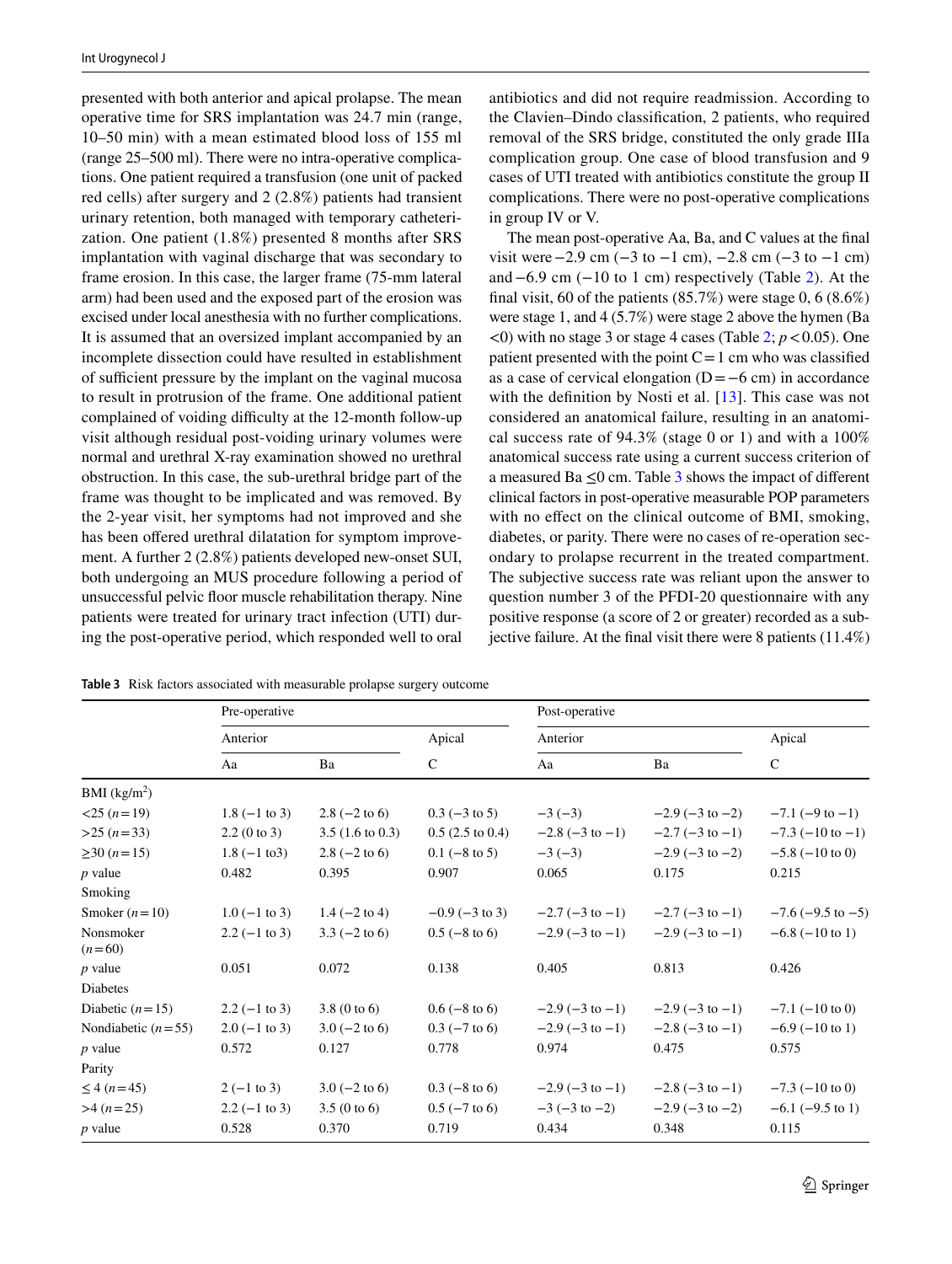with scores  $\geq$  2 (including 2 patients with a score = 3). In order to evaluate the impact of the SRS treatment on the anterior and apical compartments we analyzed this group of patients. Four of these patients presented with a descending posterior segment where the anterior and apical segments were either stage 0 or 1. A further 2 patients presented with a global POP-Q stage 0/1 prolapse and 1 patient presented at the fnal visit with cervical elongation (stage 1 anterior and posterior segments). There was only one patient with a positive response to question 3 who had a stage 2 anterior/apical descent, which was managed successfully using a pessary. This resulted in an overall subjective success rate of 95.7%. During follow-up there were no cases with any kind of mesh exposure or with chronic pelvic pain.

All patients had completed the PFDI-20 questionnaire at their last follow-up (Table [4\)](#page-5-0). There was a signifcant decrease in the total score (61.5 points) with a 31-point reduction in the POPDI-6 and a 22.6-point decrease in the UDI-6 scores. Both domains met the MCID threshold for success, although this criterion was not met for the Colorectal–Anal Distress Inventory (CRAD-8) questionnaire despite a decrease being observed in this domain. Owing to the intimate nature of the sexual function questions, only 26 of the patients (37.1%) had completed the PISQ-12 questionnaire by the last follow-up visit. There was a nonsignifcant increase of 1.6 points overall reported in the sexual function scores and there were no patients with new-onset dyspareunia. In order to evaluate the impact of the SRS on the posterior compartment we analyzed the posterior compartment POP-Q measurements. Table [5](#page-5-1) shows the Bp measurement of the posterior compartment before and after surgery for patients who did not undergo a concomitant posterior colporrhaphy with their SRS implantation. At the fnal follow-up 24 of the patients in this group (43.6%) had a second-degree prolapse of the posterior compartment compared with just 9 of the patients with a stage 2 pre-operative diagnosis (16%), suggesting a 27% worsening of the posterior compartment

<span id="page-5-1"></span>**Table 5** Posterior wall measurement (pre- and post-operative)

| Stage          | Pre-operative Bp $(n=55)$ | Post-oper-<br>ative Bp<br>$(n=55)$ |  |
|----------------|---------------------------|------------------------------------|--|
| $\Omega$       | 24 (44%)                  | $22(40\%)$                         |  |
| $\mathbf{1}$   | 20 (36%)                  | 9(16%)                             |  |
| $\overline{c}$ | 9(16%)                    | 24 (43.6%)                         |  |
| 3              | (4%)                      |                                    |  |

15 patients underwent native tissue repair posterior colporrhaphy, leaving 55 patients for analysis

prolapse following SRS placement. There was no worsening of rectocele in patients with pre-operative stage 0 or 1 rectocele. Four out of these 24 patients with a second-degree prolapse were symptomatic, 3 with  $Bp=0$ , and 1 patient with  $Bp=-1$  cm. One of these patients with a symptomatic rectocele underwent a posterior colporrhaphy 6 months after the SRS implantation. Three patients who had  $Bp=1$  cm were asymptomatic. There were no patients with stage 3 or 4 posterior compartment prolapse.

#### **Discussion**

This report presents a new surgical technique for the treatment of advanced (>90% of patients with third- and fourthdegree POP) anterior vaginal prolapse with or without apical prolapse. According to the International Urogynecological Association/International Continence Society joint report on the terminology for reporting outcomes of surgical procedures for POP the statistical analysis was performed based on the intention-to-treat set of data and meet the defnition of a late follow-up of 3–5 years. To our knowledge, this is the frst longer-term analysis of the clinical impact of the SRS implant in women surgically treated for anterior compartment prolapse. There was an overall anatomical success

<span id="page-5-0"></span>**Table 4** PFDI-20 and PISQ-12 scores with SRS implantation (baseline versus follow-up)

| <b>Ouestionnaire domains</b> | Baseline $(N=70)$ | 12 months $(N=66)$ | 24 months $(N=63)$ | 36 months $(N=67)$ | Last $(N=70)$ | Difference |
|------------------------------|-------------------|--------------------|--------------------|--------------------|---------------|------------|
| POPDI-6                      | 41.4              | $10.6*$            | $13.8*$            | $10.6*$            | $10.4*$       | 31.0       |
| CRAD-8                       | 24.1              | $14.5*$            | $17.9*$            | $15.6*$            | $16.1*$       | 8.0        |
| $UDI-6$                      | 40.3              | $15.4*$            | $19.2*$            | $17.6*$            | $17.7*$       | 22.6       |
| Total PFDI-20                | 105.8             | $40.6*$            | $50.9*$            | 43.9*              | $44.3*$       | 61.5       |
| <b>PISO-12</b>               | 31.2<br>$(n=43)$  | 35.4<br>$(n=32)$   | 33<br>$(n=33)$     | $32.9 (n=25)$      | 32.8 $(n=26)$ | 1.6        |

Diferences were calculated between the baseline score and the score at the last follow-up visit. The mean follow-up for patient-completed questionnaires was 38.4 months

*POPDI-6*Pelvic Organ Prolapse Distress Inventory, *CRAD-8*Colorectal-Anal Distress Inventory, *UDI-6* Urine Incontinence Score, *PISQ-12*Pelvic Organ Prolapse/Urinary Incontinence Sexual Questionnaire

\**p*<0.05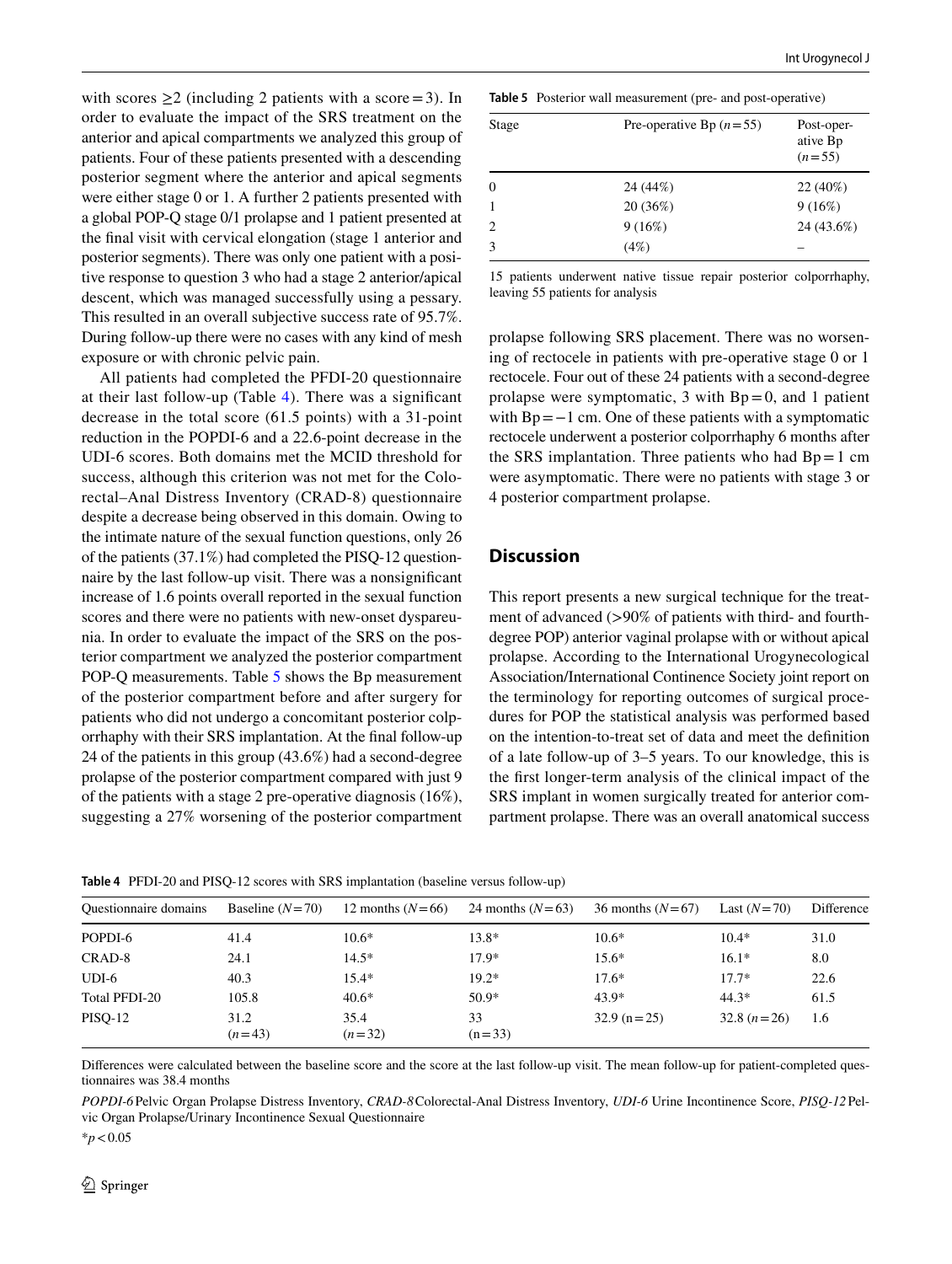rate of 94.3% (100% if the measured Ba  $\leq$ 0) and a 95.7% subjective improvement based upon question number 3 of the PFDI-20 quality-of-life questionnaire. In an analysis of all three PFDI-20 domains, there was a signifcant improvement in the symptoms of pelvic distress and urinary difficulty rather than in distressing colorectal symptomatology. These outcomes were not afected by lifestyle factors such as obesity, high parity, a history of smoking, or diabetes mellitus, which are known risk factors for pelvic prolapse [\[14](#page-8-8)], or by complications after mesh surgery [\[15](#page-8-9)].

The use of vaginal mesh for prolapse repair became established worldwide with the universal belief that the risk of recurrence is higher with NTRs than with mesh. Comparative trials are, however, heterogeneous and were often reported with short-term follow-up and diferent defnitions of success [[16\]](#page-8-10). The PROSPECT study comparing vaginal synthetic implants with NTR served as a pivotal consideration in the process of removing mesh kits from the market. All synthetic mesh implants in this study were anchored to pelvic structures and none involved ultra-light polypropylene titanized mesh. Although the study was limited to a 2-year follow-up, anatomical outcome reported for both NTR and synthetic mesh included  $Ba = -1.3$  cm and  $C = -6$  cm. The mesh group had 7.4% mesh exposure at 12 months and 3.9% surgical mesh removal [\[17](#page-8-11)]. The SRS 3-year results revealed better efficacy and safety outcomes. Despite a generally low POP recurrence rate reported with mesh, it became evident that there was a signifcant risk for mesh-related complications with the potential for these symptoms to negatively impact health-related quality of life and to prompt revisional surgery [[17](#page-8-11), [18](#page-8-12)]. Our initial cadaveric work with the SRS implant showed the feasibility of recreating the anatomical structure of the pubo-cervical fascia and to provide adequate level I, II, and III support [[8\]](#page-8-2). The SRS device represents a combination of chemical and mechanic characteristics that resist the buckling and wrinkling of the material thought to be implicated in mesh exposure [\[19\]](#page-8-13). The titanium dioxide was found to alter the pattern of shrinkage of the implanted mesh and to reduce the infammatory reaction of the tissue. Both effects tend toward improvements in the ingrowth process, which is important in mesh–tissue integration. The mechanical efect of the solid frame allows the mesh to remain fat and in the absence of fxation to retain its position without tension [[20\]](#page-8-14). This tension-free positional stability should also diminish the likelihood of collapse of the pore confguration over time, which has been shown to lead to contraction of the material under multi-axial loading [\[21](#page-8-15)].

Our approach is coupled with an anchorless technique where it is proposed that the complications observed with vaginal implants are largely a result of uncontrolled scar formation around points of fxation with anchored mesh kits [\[22](#page-8-16)]. During a 36-month follow-up in our series there was only one case of partial frame erosion and no mesh erosion, a rate of exposure far lower than the range of 3–14% mesh erosions typically reported with anchored transvaginal mesh kits [[2\]](#page-7-1). Regarding frame erosion of the SRS frame, we advocate surgical resection of the exposed part without preliminary trial of local estrogen therapy. Luo et al. suggested that in order to avoid mesh erosion over long-term follow-up, there should be a fundamental alteration of the fxation technique [[23\]](#page-8-17). In this respect they have advocated an "anatomical implant technique," where they reported only a 1% rate of mesh erosion over 8 years in 175 cases. However, 10% of the patients reported chronic pain and perineal discomfort. In our study using an anchorless implant none of the patients complained of chronic pelvic or perineal pain.

Our study presents the longest SRS implant follow-up and it builds upon previously reported SRS outcome data [[9,](#page-8-3) [10](#page-8-4)]. Comparisons may be made with recently reported outcomes for other types of mesh that are still in use. In this respect, Naumann et al. [[24](#page-8-18)] reported outcomes with the Calistar S® (Promedon, Cordoba, Argentina) implant. They reported an 18-month follow-up with a composite success rate of 76%, mesh erosion in 5.6%, and dyspareunia in 3.7% of the cases. Using a partially absorbable mesh, Steures et al. [[25](#page-8-19)] reported an 88% composite success rate over a 24-month follow-up but without any beneft compared with NTR procedures. Weintraub et al. reported a 12-month follow-up using Seratom® (Serag-Wiessner, Naila, Germany) [[26](#page-8-20)] with a 5.7% incidence of dyspareunia and recurrent prolapse in 6.8% of the patients. Allegré et al. reported a 12-month follow-up using the Uphold LITE ™ (Boston Scientifc, Marlborough, MA, USA) documenting an anatomical cure rate of 94% but an overall composite success rate of only 72.4% [\[27](#page-8-21)].

Our subjective long-term success rate was 98.6%, which is comparable with other studies reporting a shorter-term follow-up [\[2\]](#page-7-1). Our patients had a statistically signifcant and clinically relevant reduction in their overall PFDI-20 scores, with the main sustainable efects of surgery on the prolapse and urinary domains. Two patients had transient post-operative voiding difficulty. This problem is common after vaginal surgery and need not necessarily be related specifcally to the implant. New-onset dyspareunia was not documented in our cohort, although our patient numbers were small. The inclusion in analysis of older patients also afects the responses to these specifc questions as older age groups are less likely to normally participate in regular sexual activity [\[28\]](#page-8-22).

It is appreciated that a comparison between the SRS procedure and NTR represents a challenge as most of the literature does not present the long-term data for NTR procedures. Moreover, when referring to NTR, this refects a heterogeneous group of surgical techniques that would each require direct comparison with the SRS implant. Concerning this point, in defining success as  $Ba < 0$ , Dias et al. [\[29](#page-8-23)],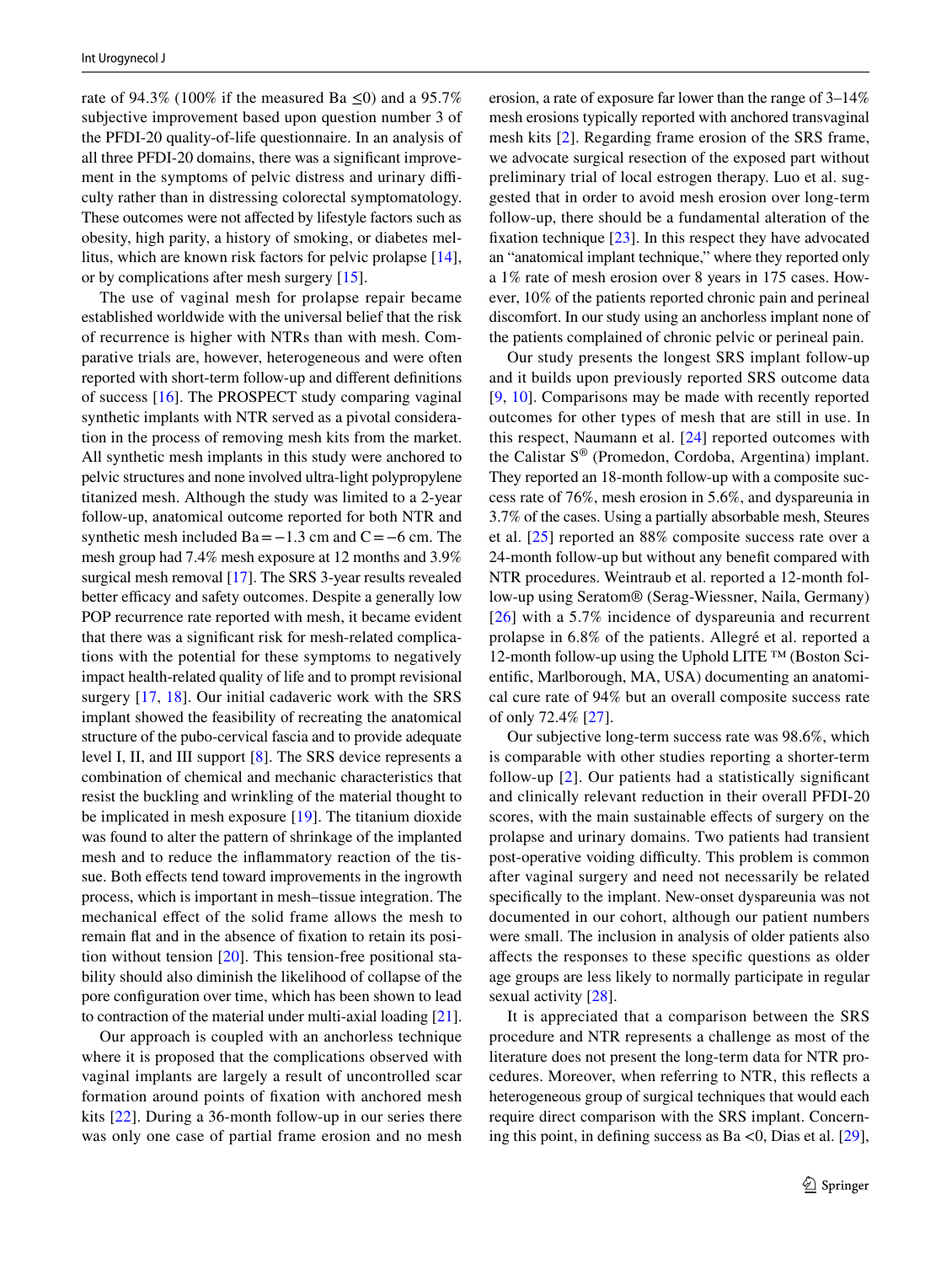over a 2-year follow-up, favored a mesh-treated group of 33 patients over 37 women undergoing an anterior colporrhaphy (74.4% vs 51.2% respectively;  $p = 0.022$ ). In a comprehensive review of the most popular NTR procedures Paz-Levy et al. [\[30\]](#page-8-24) reported 15% objective recurrence after a McCall procedure, 21% after sacrospinous ligament fxation (SSLF), a 15.3% failure rate after a utero-sacral ligament suspension (USLS), and a 21.6% incidence of de novo dyspareunia. Others reported a success rate with the USLS of 59.2% and 60.5% with the SSLF procedure. Overall, NTR as a surgical option is perceived as an acceptable operative technique, despite gradually worsening subjective and objective success. The OPTIMAL study compared SSLF with USLS and reported 13.7% anterior wall recurrence after SSLF and an 89.7% subjective success rate with the Michigan four-wall SSLF modifcation [\[30\]](#page-8-24).

Of interest in our study was an apparent worsening in prolapse of the posterior compartment over time in those patients who had not undergone a concomitant posterior colporrhaphy. Our fnding likely refects the dynamic asymmetric efects of intra-abdominal pressure that may leave untreated areas vulnerable to loading forces. In these cases, the SRS might contribute to a redistribution of intra-abdominal pressure toward the posterior compartment leading to decompensation in the area opposite the implant. Withagen et al. reported a prospective observational study of 150 women who underwent a Prolift™ (Johnson and Johnson, New Brunswick, NJ, USA) repair where nearly one quarter of the patients developed a de novo POP (> stage II) in the untreated compartment. In this study there was nearly twice the rate of de novo posterior prolapse after an isolated anterior repair than anterior prolapse following an isolated posterior repair [\[31\]](#page-8-25). It is important to note that most of our patients with posterior wall POP currently remain asymptomatic. This observation is also in keeping with a study by Milani et al. where, in a cohort of patients with recurrent POP treated with transvaginal mesh, the presence of subsequent de novo POP in nontreated compartments did not infuence the rate of surgical re-intervention [[32](#page-8-26)]. Cormio et al. reported on a new NTR repair, including a large rectus fascia graft anchored in four corners to the anterior vaginal compartment. Long-term follow-up revealed 10.5% POP recurrence and 15.8% de novo prolapse in the untreated compartment [\[33](#page-8-27)].

There are several limitations to our study. Although part of the follow-up visits were conducted by the surgeons, which might be considered a bias, all patients had at least one follow-up visit with a senior gynecologist other than the surgeon. The number of patients assessed is small and it is limited by its single-arm analysis. Future studies need to examine the longer-term outcomes in patients with symptomatic anterior compartment POP, comparing the SRS implant with NTRs. It is recognized that both a subjective

and an objective defnition of success in POP surgery is being increasingly reported in analyses. In summary, use of the SRS implant for anterior POP provides a high degree of long-term anatomical success and patient satisfaction, with minimal morbidity or risk of exposure and little need for re-intervention.

# **Conclusion**

Our long-term fndings would suggest the beneft of the SRS implant compared with other types of mesh and represents a superior outcome when compared with the long-term results of NTRs reported in the literature. Larger trials are needed in order to confrm the durable value of the SRS implant and to identify any delayed sequelae. A two-arm clinical trial is presently underway comparing the SRS implant with NTR in patients presenting with advanced stages of prolapse.

**Acknowledgements** We would like to thank Prof. Andrew Zbar for his support and advice in writing this manuscript.

**Contributions** G. Levy: project developer, manuscript writing; A. Padoa: data collector; N. Marcus: data collector; A. Beck: data collector; Z. Fekete: data collector; M. Cervigni: project development.

#### **Declarations**

**Conflicts of interest** G. Levy: inventor of the implant. None of the other authors has any conficts of interest.

## **References**

- <span id="page-7-0"></span>1. Siddiqi NY, Grimes CL, Casiano ER, Abed HT, Jeppson PC, Olivera CK, Society of Gynecologic Surgeons Systematic Review Group, et al. Mesh sacrocolpopexy compared with native tissue vaginal repair: a systematic review and meta-analysis. Obstet Gynecol. 2015;125:44–55. [https://doi.org/10.1097/AOG.00000](https://doi.org/10.1097/AOG.00000000000000570) [000000000570.](https://doi.org/10.1097/AOG.00000000000000570)
- <span id="page-7-1"></span>2. Maher C, Feiner B, Baessler K, Christmann-Schmid C, Haya N, Marjoribanks J. Transvaginal mesh or grafts compared with native tissue repair for vaginal prolapse. Cochrane Database Syst Rev. 2016;2:CD012079. [https://doi.org/10.1002/14651858.](https://doi.org/10.1002/14651858)
- <span id="page-7-2"></span>3. Shah HN, Badlani GH. Mesh complications in female pelvic foor reconstructive surgery and their management: a systematic review. Ind J Urol. 2012;28:129–53. [https://doi.org/10.4103/0970-1591.](https://doi.org/10.4103/0970-1591.98453) [98453.](https://doi.org/10.4103/0970-1591.98453)
- <span id="page-7-3"></span>4. FDA Public Health Notifcation: serious complications associated with transvaginal placement of surgical mesh in repair of pelvic prolapse and stress urinary incontinence. Webcache 14 February 2020 [https://www.fda.gov/medical-devices/urogynecologic-surgi](https://www.fda.gov/medical-devices/urogynecologic-surgical-mesh-implants/fdas-activities-urogynecologic-surgical-mesh) [cal-mesh-implants/fdas-activities-urogynecologic-surgical-mesh](https://www.fda.gov/medical-devices/urogynecologic-surgical-mesh-implants/fdas-activities-urogynecologic-surgical-mesh) Accessed 17 June 2021.
- <span id="page-7-4"></span>5. Diwadkar Gouri B, Barber Matthew D, Benjamin F, Christopher M, Eric Jelovsek J. Complication and reoperation rates after apical vaginal prolapse surgical repair a systematic review. Obstet Gynecol. 2009;113(2 Pt 1):367–73. [https://doi.org/10.1097/AOG.](https://doi.org/10.1097/AOG.0b013e318195888d) [0b013e318195888d](https://doi.org/10.1097/AOG.0b013e318195888d).